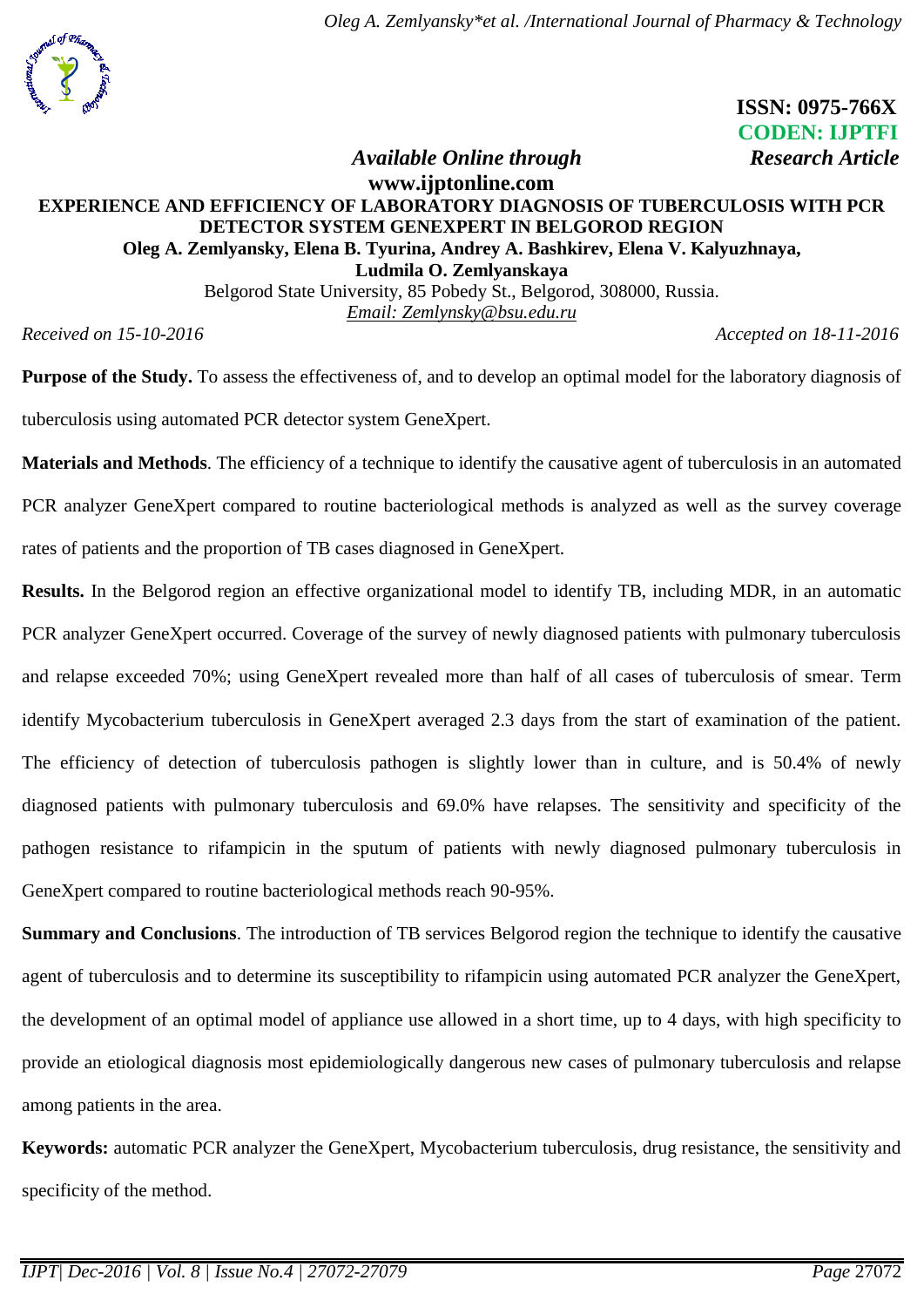*Oleg A. Zemlyansky\*et al. /International Journal of Pharmacy & Technology* **Introduction.** In the Belgorod region for the past few years is maintained prosperous epidemic situation of tuberculosis. The level of the overall incidence of tuberculosis decreased and in 2013 amounted to 29.3 per 100 thousand population in 2014 -. 29.0, in 2015 - 27.1 per 100 thousand population. [1]. Mortality rate from tuberculosis remains the lowest among all the regions of the Russian Federation; in 2015 it was 1.3 per 100 thousand population (Russian Federation - 10.1). [2,3].

However, despite the stability of the epidemiological situation, it remains a high proportion of patients with multidrug-resistant (MDR hereinafter) of the pathogen. So, in 2013 the proportion of MDR among new smearpositive patients was 14.1%, in 2014 - 21.5%, in 2015 - 17.3%; MDR among patients registered on repeated courses of treatment (relapse, failure or interruption of treatment) increased from 48.9% in 2013 to 53.2% in 2014 and amounted to 48.3% in 2015 [4].

The threat of TB MDR in requires the implementation of laboratory methods of rapid detection of Mycobacterium tuberculosis and determine its drug resistance.

#### **Materials and methods**

In the Belgorod region laboratory diagnosis of all TB cases is carried out centrally on the basis of bacteriological laboratory of the regional TB dispensary, which ensures the accuracy and reduce the time of research, the quality of which is confirmed by the annual participation in FSEQC. The bacteriological laboratory put into practice methods of identifying the causative agent of tuberculosis and to determine its susceptibility to rifampicin using automated PCR analyzer GeneXpert. Given that it is organizational issues largely determine the effectiveness of laboratory diagnostic methods in routine practice, to the laboratory, and TB service area as a whole has been tasked to develop the most optimal usage model GeneXpert analyzer in conjunction with the existing bacteriological methods.

### **Purpose of the study**

To evaluate the effectiveness and to choose the most optimal model for the diagnosis of tuberculosis in an automated PCR analyzer, the GeneXpert, the example of a survey of newly diagnosed patients with pulmonary tuberculosis (hereinafter TB) and relapses registered for treatment in the Belgorod region in 2015.

#### **Results and discussion**

In 2015, in the Belgorod region registered for treatment (according to f 07-TB.) 340 newly diagnosed cases of pulmonary TB, of which 201 of smear, and 52 relapsed (41 - MbT). We evaluated: the coverage of the examination of the patient in GeneXpert on diagnostic phase, the efficiency of detection of Mycobacterium tuberculosis in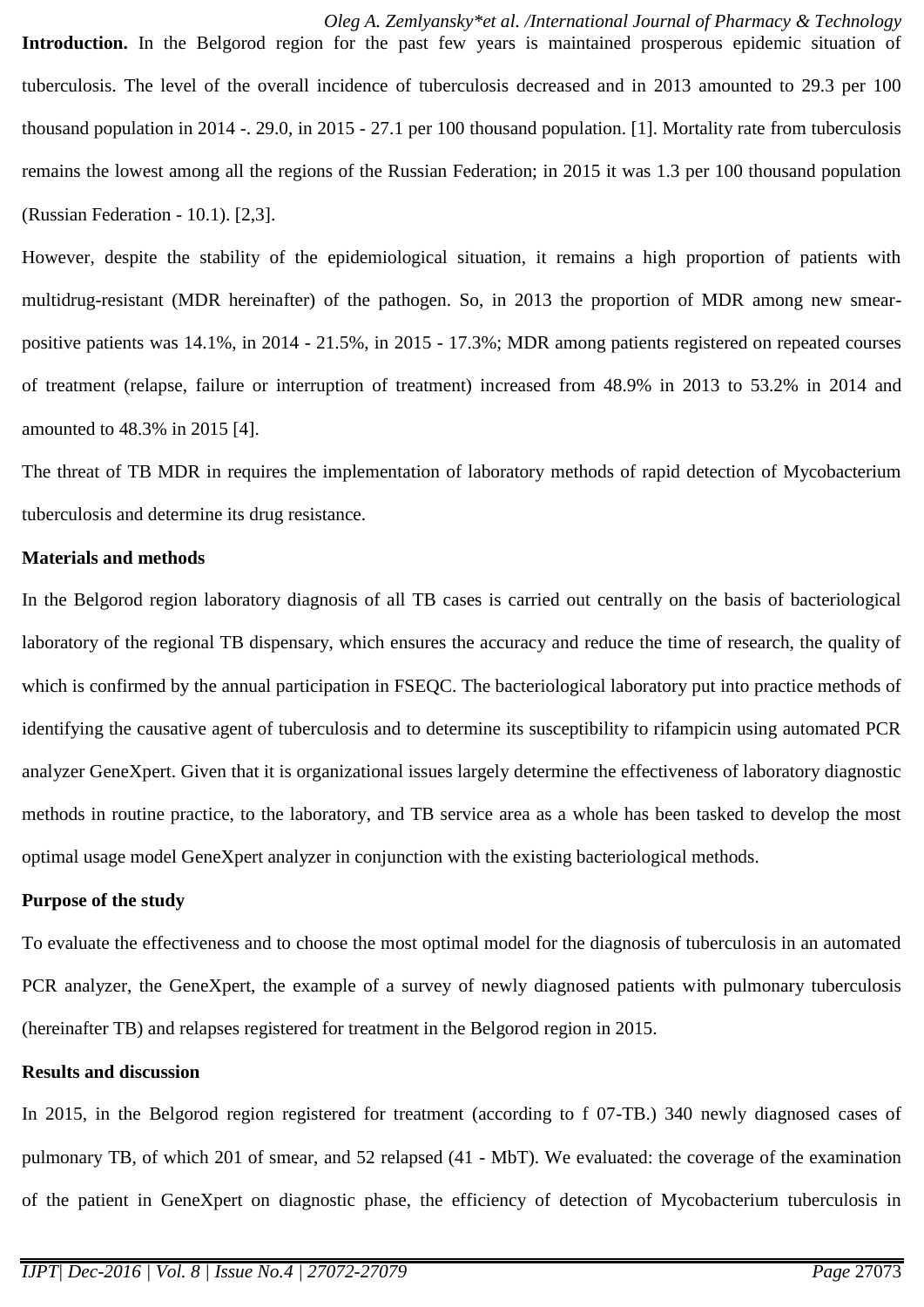*Oleg A. Zemlyansky\*et al. /International Journal of Pharmacy & Technology* GeneXpert compared with the method of sowing on solid nutrient media Lowenstein-Jensen and Finn-II of, and the proportion of TB cases diagnosed in GeneXpert, the total number of TB MbT.

During the 2015 stage diagnosis towards tuberculosis specialists conducted the material GeneXpert only 199 (58.5%) of new cases of pulmonary TB and 28 (53.8%) recurrences. The reasons of underexamination in some cases were the problems associated with the collection and delivery of the material from remote areas of the region to the laboratory. We survey the organizational model that provides the best possible coverage of patients and rational consumption of reagents was proposed. It lies in the fact that, in addition to aiming phthisiatricians samples were selected on their own laboratory research into GeneXpert aliquot (0.5 ml) of seed rain of diagnostic patients in which at fluorescence microscopy for the first time in a particular patient, to detect any number of acid-fast bacilli ( further AFB). This organizational model enabled promptly examine material from patients who, for whatever reason, are not directed by the attending physician, and the material from paucibacillary patients who had previously negative studies GeneXpert, as Mycobacterium tuberculosis (MBT) detected in them in each sample sputum and very small amounts. With this organizational model, in addition to directional phthisiatricians for 2015 in the Belgorod region surveyed in GeneXpert another 57 new cases of pulmonary TB and 14 recurrences. As a result, coverage of the survey of newly

diagnosed patients TBL rose to 75.3%, relapse - to 80.8%.

We have analyzed the effectiveness of the Office in identifying GeneXpert compared with sowing on solid media in newly diagnosed patients with TB and relapses registered for treatment in 2015 (Table 1). The analysis was conducted as part of a series of 3-4 diagnostic sputum samples from a patient prior to treatment.

**Table 1.** The efficiency of detection of the pathogen of tuberculosis in sputum of patients with newly diagnosed and TB backset GeneXpert compared with sowing on solid media

|                       | Patients<br>examined with<br>GeneXpert by<br>swab test | <b>DNA MTB</b><br>found in<br>GeneXpert | $\%$ | MTB found by<br>the swab test | $\frac{6}{6}$ |
|-----------------------|--------------------------------------------------------|-----------------------------------------|------|-------------------------------|---------------|
| Newly diagnosed<br>TB | 256                                                    | 129                                     | 50.4 | 173                           | 67.6          |
| TB backset            | 42                                                     | 29                                      | 69.0 | 35                            | 83.3          |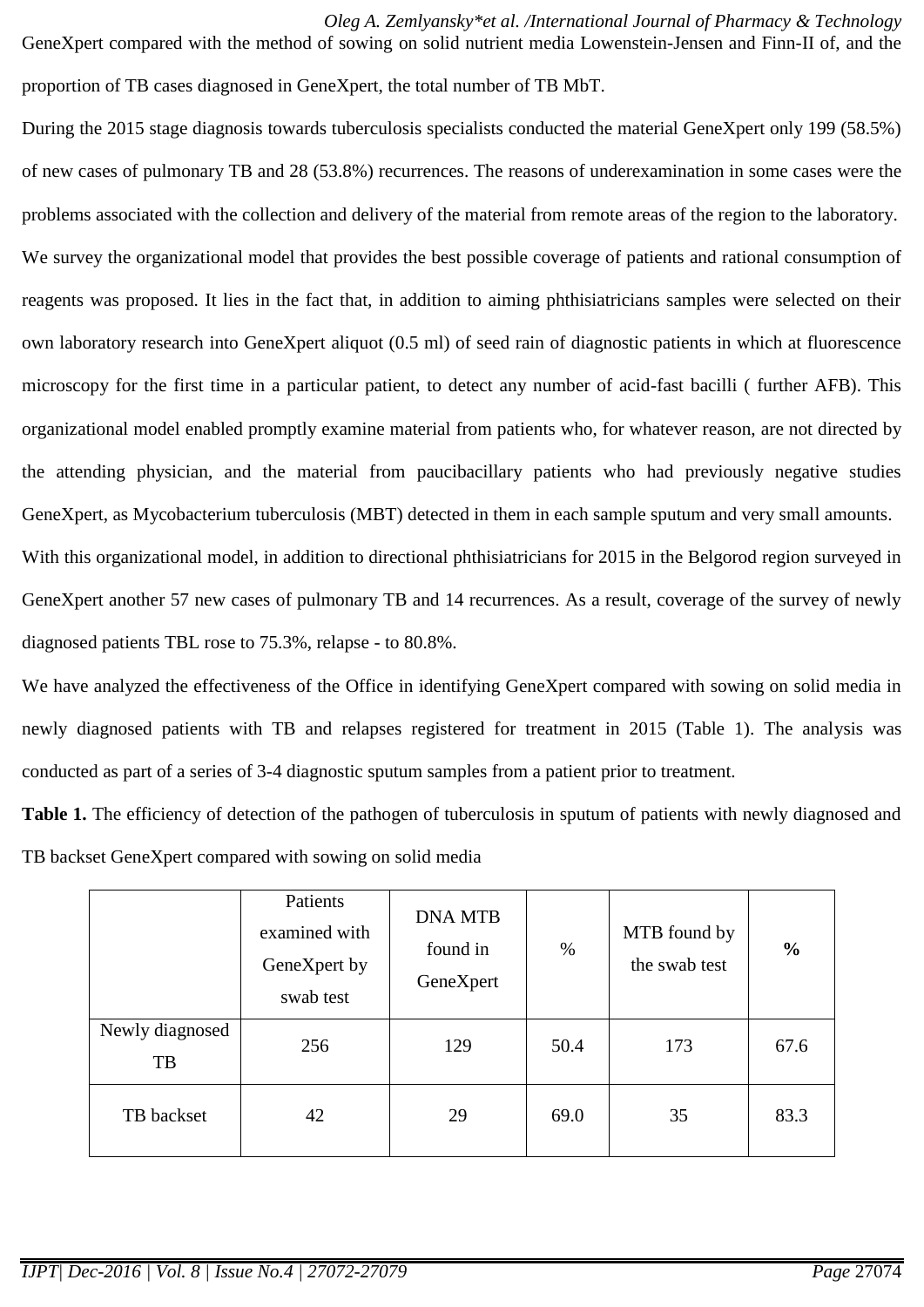*Oleg A. Zemlyansky\*et al. /International Journal of Pharmacy & Technology* In 2015, at the stage of diagnosis in GeneXpert and method of planting 256 new cases TB were examined. The MTB found in GeneXpert - in 129 patients, or 50.4%; by culture in 173 patients, or 67.6%.

Out of the 42 examined patients with MTB backset GeneXpert found in 29 patients (69.0%); by culture in 35 (83.3%). Thus, GeneXpert MTB detection efficiency is lower than the swab test. The difference was 17.2% among new cases and 14.3% in relapses.

Both methods showed a higher efficiency among TB relapses, as among these patients, the predominant form of tuberculosis with copious bacterioexcretion.

It should be noted that comparing these two methods is not entirely correct, as they originally are in unequal conditions for the study of multiplicity. Under the current regulatory documentation for diagnostic purposes by culture studied three samples of sputum, in GeneXpert, given the cost of consumables, one or (rarely) two samples. Therefore, in the case of paucibacillary patient or poor-quality sputum it is probable to detect by MTB swab test above.

Like other molecular genetics research methods, GeneXpert gets ahead of the swab test for the production rate results. We analyzed the terms of identifying the causative agent of tuberculosis and its resistance to rifampicin in the GeneXpert, starting from the moment when the patient enters the field of view of a TB.

Of 158 patients (129 new cases and recurrences 29) in which in 2015, it was discovered in a DNA MTB on GeneXpert diagnosis stage, the first day the result was obtained in 57 patients, or 36.1%. In most patients it is stationed in the primary outpatient at a TB in the regional TB dispensary.

In 23 patients (14.6%) MBT DNA detected on the second day from the start of diagnosis. Basically these research materials were directed to rural areas phthisiatricians laboratoies, due to the fact that they require more time for delivery of samples. In 48 patients (30.4%) the result obtained on the third day, in 30 (19.0%) - on the fourth day from the start of diagnosis. Most of these studies carried out aliquots AFB-positive precipitation seed independently selected laboratory. Thus, the timing of detection of the MTB DNA GeneXpert ranged from 1 to 4 days after the beginning of the examination of the patient in a TB. On average, the figure was 2.3 days. Although the short time of the study is very valuable for treating TB specialists, but in practice a number of reasons organizational leads to an increase in diagnostic terms: poor-quality collection of sputum, the problems associated with the delivery of the material in the laboratory, paucibacillary patient.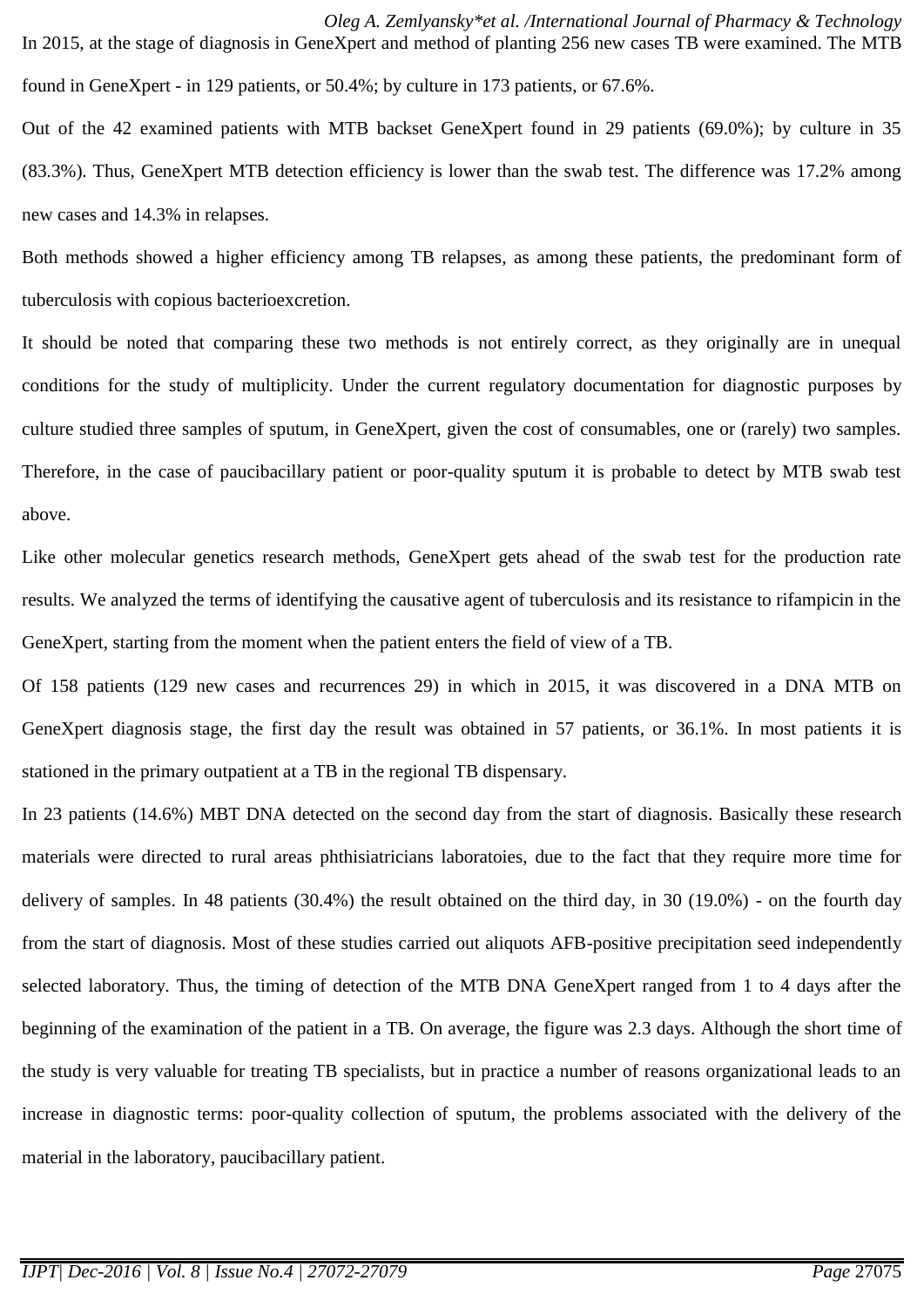*Oleg A. Zemlyansky\*et al. /International Journal of Pharmacy & Technology* In 2015, the proportion of newly diagnosed pulmonary TB diagnosed in the GeneXpert, the total number of tuberculosis of smear, was 64.2% (129 of 201 cases); the proportion of relapse - 70.7% (29 of 41 with bacterial relapse). Thus, more than half of epidemiologically dangerous cases of tuberculosis of smear were detected in the first days of diagnosis. This significantly reduced the risk of the spread of tuberculosis, including drug-resistant, among the population of the region. Determine the sensitivity and specificity of the research to identify the causative agent of tuberculosis resistant to rifampicin in GeneXpert compared with the DST method of absolute concentrations on Lowenstein-Jensen medium (Tables 2 and 3). Similar to the previous study, a comparison was carried out in the framework of a series of 3-4 diagnostic sputum samples from a patient prior to treatment.

**Table 2.** Sensitivity and specificity for detection of Mycobacterium tuberculosis resistance to rifampicin in new TB patients in GeneXpert compared with the method of absolute concentrations.

|                                      |                                  | GeneXpert                       |                                  |       |
|--------------------------------------|----------------------------------|---------------------------------|----------------------------------|-------|
|                                      |                                  | Resistance to<br>rifampicin     | The sensitivity to<br>rifampicin | Total |
| Absolute<br>concentration<br>method. | Resistance to rifampicin         | 23                              | $\overline{2}$                   | 25    |
|                                      | The sensitivity to<br>rifampicin | 4                               | 100                              | 104   |
|                                      | Total                            | 27                              | 102                              | 129   |
|                                      |                                  | GeneXpert sensitivity $-92.0\%$ |                                  |       |
|                                      |                                  | GeneXpert specificity $-96.2%$  |                                  |       |

In 2015, at the stage of initial diagnosis results of the determination of resistance to rifampicin in GeneXpert and method of absolute concentrations in 129 patients with newly diagnosed pulmonary TB were obtained. Rifampicin resistance is detected by the absolute concentrations in 25 patients, of whom 2 in the survey in GeneXpert rifampicin resistance is not revealed. Sensitivity GeneXpert in these studies was 92.0%. In 4 patients with resistance to rifampicin, identified in the GeneXpert, absolute concentration method of resistance is not found; specificity of research in GeneXpert 96,2%.

**Table 3.** Sensitivity and specificity for detection of Mycobacterium tuberculosis resistance to rifampicin in patients with relapsed TB in GeneXpert in comparison with the method of absolute concentrations.

| GeneXpert                   |                                  |       |
|-----------------------------|----------------------------------|-------|
| Resistance to<br>rifampicin | The sensitivity to<br>rifampicin | Total |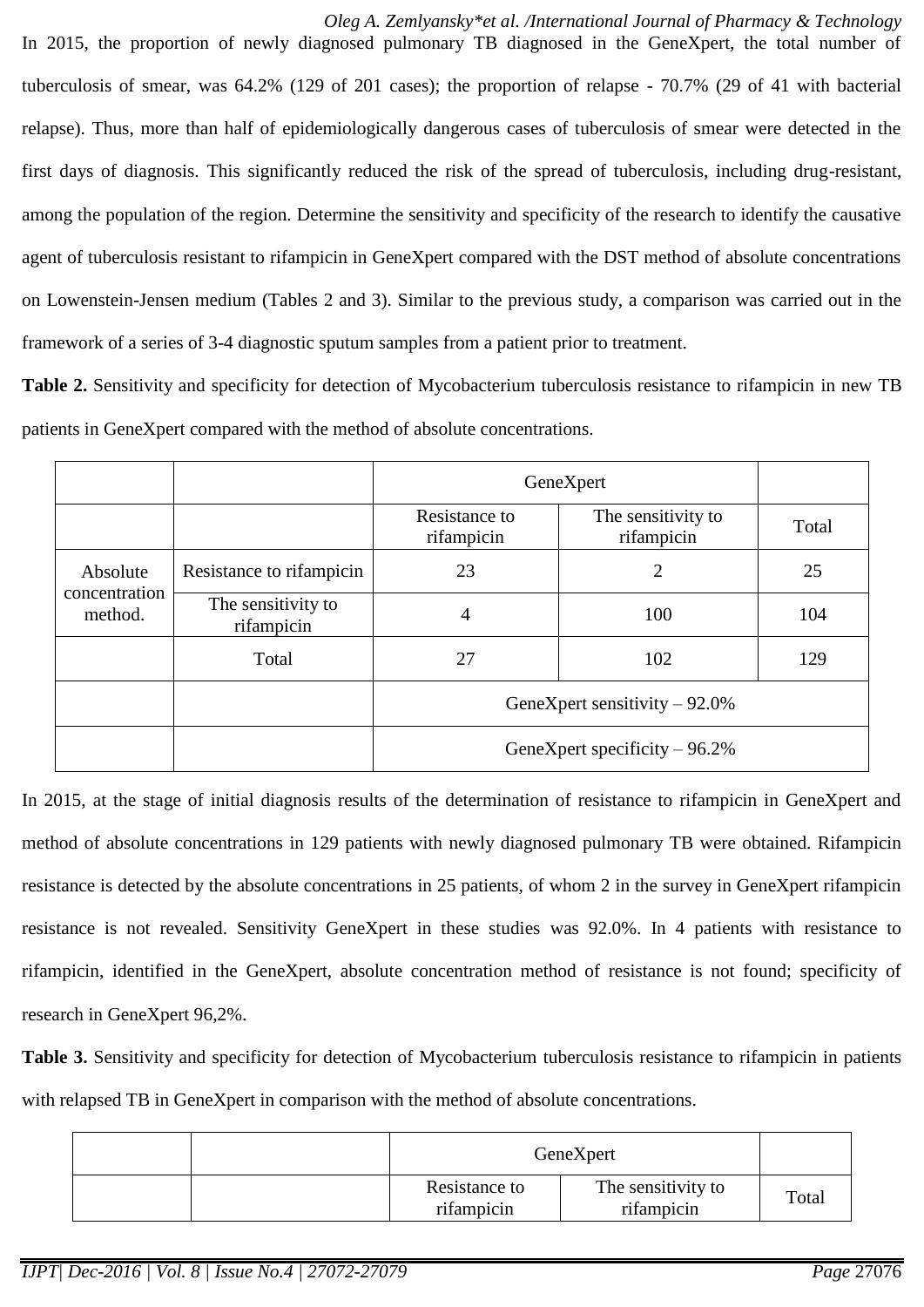| Absolute<br>concentration<br>method. | Resistance to rifampicin         | 12                              |    | 15 |
|--------------------------------------|----------------------------------|---------------------------------|----|----|
|                                      | The sensitivity to<br>rifampicin |                                 | 13 | 14 |
|                                      | Total                            | 13                              | 16 | 29 |
|                                      |                                  | GeneXpert sensitivity $-80.0\%$ |    |    |
|                                      |                                  | GeneXpert specificity $-92.9\%$ |    |    |

*Oleg A. Zemlyansky\*et al. /International Journal of Pharmacy & Technology*

In 2015, at the stage of diagnosis the results of the determination of resistance to rifampicin in GeneXpert and method of absolute concentrations in 29 patients with relapsed TB were obtained. Rifampicin resistance is detected by the absolute concentrations in 15 patients, of whom 3 in the survey in GeneXpert rifampicin resistance is not revealed; GeneXpert sensitivity in these studies was only 80.0%. In 1 patient with resistance to rifampicin in GeneXpert method of absolute stability is not detected concentrations; GeneXpert specificity of research in comparison with the method of absolute concentrations was 92.9%. The relatively low rate sensitivity in GeneXpert research to identify mutations associated with resistance to rifampicin (80.0%) among the relapse may be due to the fact that patients who have previously performed TB treatment, the possible presence of multiple strains of Mycobacterium tuberculosis.

### **Summary and Conclusions**

In the Belgorod region effective organizational model TB detection in an automated analyzer GeneXpert is applied.

In a cohort of 2015 coverage survey of new cases of pulmonary TB was 75.3%, relapse - 80.8%.

The effectiveness of the MTB detection in newly diagnosed patients by GeneXpert was 50.4%, which is 17.2% lower than the swab test. In this recurrence rate was 69.0%, which is 14.3% lower than the swab test.

Term identifying the causative agent of tuberculosis and the mutations associated with resistance to rifampicin in GeneXpert averaged 2.3 days from the start of examination of the patient. More than half of epidemiologically dangerous cases of tuberculosis with bacterial (64.2% of new cases of pulmonary TB and 70.7% recurrence) were identified in the first diagnostic GeneXpert days.

Sensitivity and specificity for detection of Mycobacterium tuberculosis resistance to rifampicin in new patients in TBL GeneXpert compared with the method of absolute concentrations were, respectively, 92.0% and 96.2%; in patients with relapsed TBL - 80.0% and 92.9%.

Thus, implementation of the TB service area method to identify the causative agent of tuberculosis and to determine its susceptibility to rifampicin as a genetic marker of MDR via automatic PCR analyzer the GeneXpert, the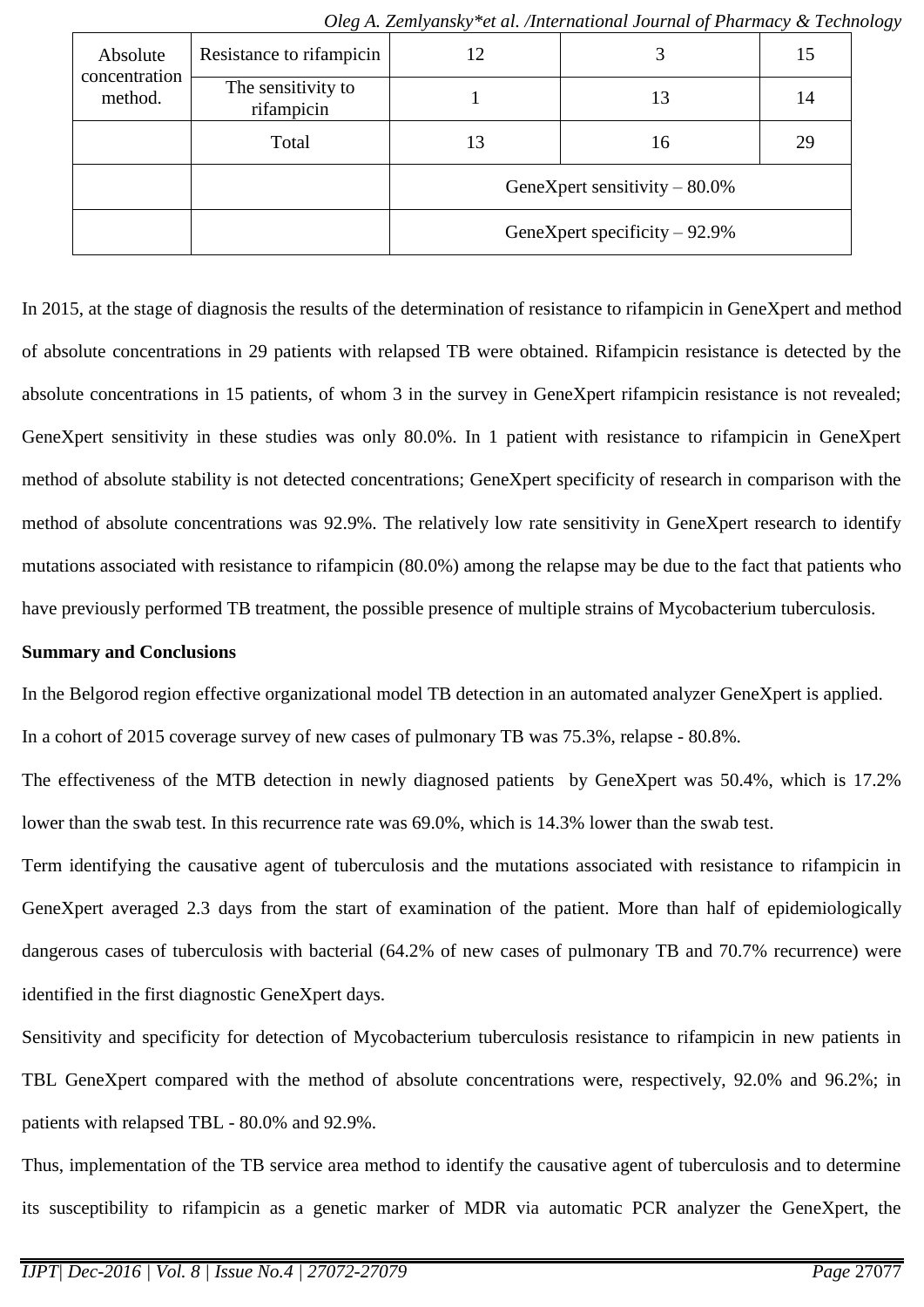*Oleg A. Zemlyansky\*et al. /International Journal of Pharmacy & Technology* development of an optimal model of appliance use allowed in a short time, up to 4 days, with high specificity provide an etiological diagnosis most dangerous epidemic of new cases of pulmonary TB and relapse in the area.

# **References**

- 1. Bashkirev, А.А., Zemlianskii, О.А., 2012 . Osobennosti epidemicheskogo processa tuberculosa na territorii Belgorodskoi oblasti (Epidemiological Features of tuberculosis process in the Belgorod region). Nauchnye vedomosti BelGU, 16 (135) .Vypusk 19:100-103.
- 2. Tuberkulos v Rossiiskoi Federatsii 2012/2013/2014 gg. Analiticheskii obzor statisticheskih pokazatelei ispolzuemyh v rossiiskoi Fedetatsii i v mire (Analytical review of statistical indicators used in the Russian Federation and in the world). - M., 2015.
- 3. Nechaeva, О.B., 2015. Epidemicheskaya situatsiya po tuberkulosu v Rossiiskoi Federatsii (The epidemiological situation of tuberculosis in the Russian Federation) . Zam. Glavnogo vracha, 7 (110):17-22.
- 4. Bashkirev, А.А., Zemlianskii, О.А., Malyhina, Т.I., 2013. Opyt vnedreniya programmy monitoring ochagov tuberculosa na territorii Belgorodskoi oblasi i otsenki effektivnosti provodimyh meropriyatii (Experience in implementation of tuberculosis foci of the monitoring program in the Belgorod region and evaluate the effectiveness of interventions). Nauchnye vedomosti BelGU,11 (154). Vypusk 22: 228-231.
- 5. Malykhina, Т.I. The effectiveness of monitoring of tuberculosis in the region in the stabilization of the epidemic situation: doctoral thesis: 14.01.16 / T.I. Malykhina. – Kursk, 2011. - 183. (In Russian).
- 6. Shilova, М.V.,2015. Mortality of patients with tuberculosis and tuberculosis and other causes and factors influencing its level. Polyclinics,2-2: 32-37. (In Russian).
- 7. Sterlikov, S.А., 2014. The problem of fighting drug-resistant tuberculosis in the Russian Federation. Public health and environment,6 (255): 21-23. (In Russian).
- 8. Zemlianskii, О.А., Bashkirev, А.А., Turina ,Е.B., 2014. Epidemiological features of pulmonary tuberculosis with multidrug-resistant pathogen in the Belgorod region. Epidemiology and Infectious Diseases. Topical issues, 1:25-27. (In Russian).
- 9. Sevastianova, A.V., Puzanov, V.А., Smirnova, Т.G., Larionova, Е.Е., Chernousova ,L.N. , 2015.Evaluation of complex microbiological and molecular genetics research methods for the diagnosis of tuberculosis. Tuberculosis and Lung Disease, 1: 35-41(In Russian).